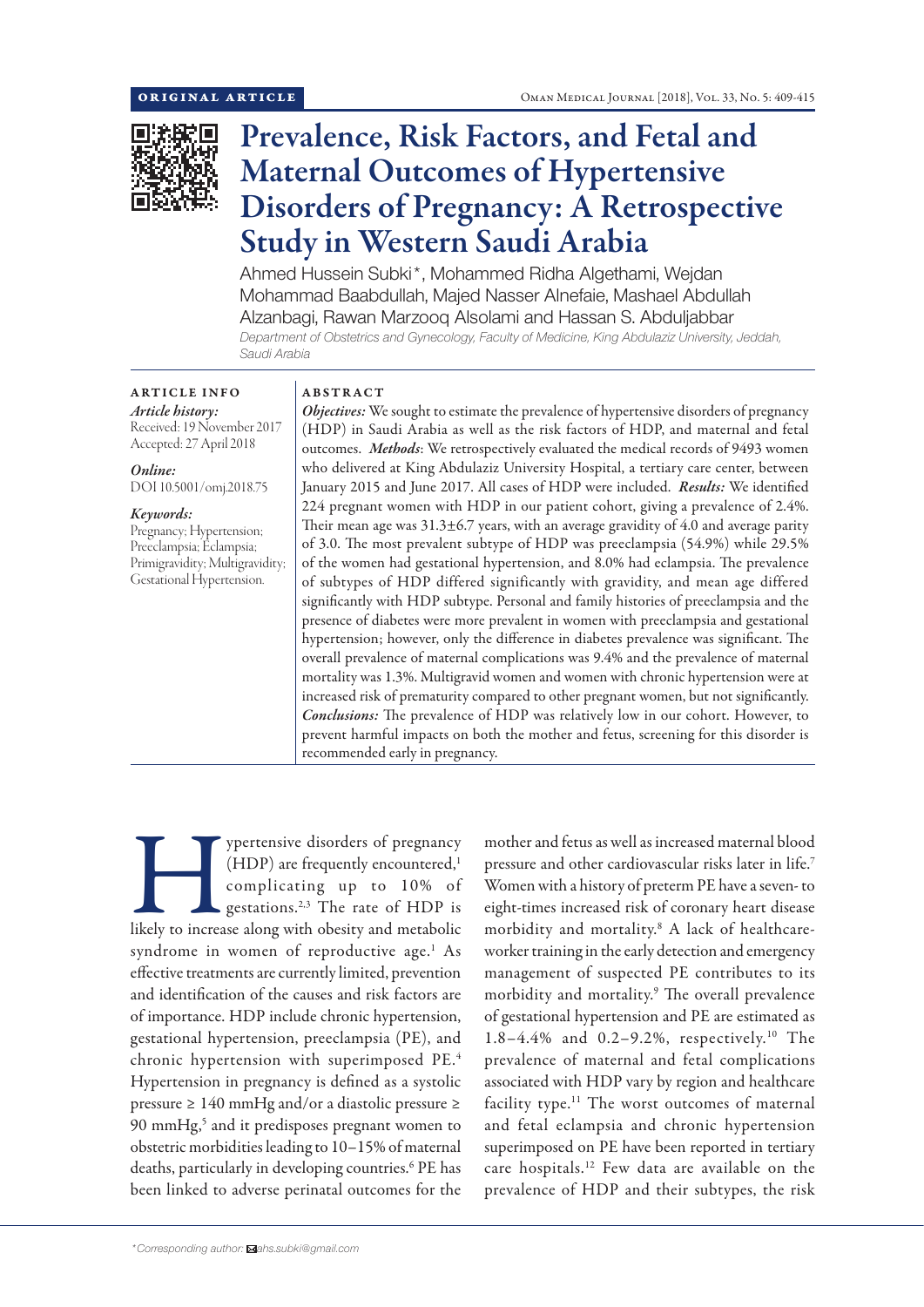factors for this disorder, and the maternal and fetal outcomes in Saudi Arabia.

This study aimed to estimate the prevalence of HDP, risk factors, and maternal and fetal outcomes, as well as any differences in primigravid and multigravid women.

#### METHODS

This retrospective study was conducted at King Abdulaziz University Hospital from January 2015 to June 2017. King Abdulaziz University Hospital is a teaching hospital and tertiary health center located in the city of Jeddah in the western province of Saudi Arabia.

All patients diagnosed with HDP at King Abdulaziz University Hospital between January 2015 and June 2017 were eligible for inclusion. There were no specific exclusion criteria. The population size estimation was based on the prevalence of HDP reported in the literature and was calculated as,

$$
SS = \frac{Z^{2*}(p)^*(1-p)}{c^2}
$$

where  $Z = Z$  value (e.g., 1.96 for 95% confidence level), p *=* percentage expressed as decimal, and c = the 95% confidence interval (CI) expressed as decimal.

The average estimated worldwide prevalence of HDP ranges from 8% to 10%.13 For a Z value of 1.96 and a CI of 95%, the required sample size was estimated at 114–139 patients. A cohort of 224 patients with HDP attended the health facility during the study period, which gave an adequate sample.

Data were manually extracted and recorded on a structured and piloted Google form. We recorded the patient's medical record number, demographic characteristics, gravidity, parity, abortion history, body mass index (BMI), gestational age, blood pressure measurements, hypertension type and treatment, presenting symptoms, mode of delivery, maternal complications, and mortality. Other data included risk factors, previous history of PE and diabetes mellitus, smoking history, and family history. The determinants of fetal outcomes recorded included fetal presentation, weight, head circumference, and Apgar scores at one and five minutes. Patients were stratified into four groups following the American Academy of Obstetrics and Gynecology criteria. These were PE-eclampsia, chronic hypertension of any cause, chronic hypertension with superimposed PE, and gestational hypertension.

The values of categorical variables were reported as frequencies and absolute numbers. Values of continuous variables were reported as mean±standard deviation (SD). Associations of two categorical variables were assessed with the chi-squared test. Logistic regression models were constructed to adjust for potential confounding variables. For all the statistical tests, a *p*-value < 0.050 was considered significant. We used SPSS Statistics (IBM Corp. Released 2011. IBM SPSS Statistics for Windows, Version 20.0. Armonk, NY: IBM Corp) for all analysis.

The Institutional Review Board of King Abdulaziz University Hospital and the Research Ethics Committee of King Abdulaziz University in Jeddah approved this study.

| <b>Table 1:</b> Characteristics of women with hypertension disorders. |          |         |        |           |  |  |  |
|-----------------------------------------------------------------------|----------|---------|--------|-----------|--|--|--|
| <b>Variables</b>                                                      | Minimum  | Maximum | Mean   | <b>SD</b> |  |  |  |
| Age, years                                                            | 15       | 48      | 31.3   | 6.7       |  |  |  |
| Gravidity                                                             |          | 15      | 4.0    | 2.8       |  |  |  |
| Parity                                                                | $\Omega$ | 12      | 3.0    | 2.0       |  |  |  |
| Number of abortions                                                   | 0        |         | 0.7    | 1.1       |  |  |  |
| Gestational age, weeks                                                | 25       | 41      | 33.8   | 3.9       |  |  |  |
| BMI, kg/m <sup>2</sup>                                                | 20       | 42      | 28.0   | 6.1       |  |  |  |
| Systolic BP, mmHg                                                     | 125      | 230     | 157.6  | 15.4      |  |  |  |
| Diastolic BP, mmHg                                                    | 67       | 128     | 92.6   | 11.4      |  |  |  |
| Fetal weight, g                                                       | 900      | 4600    | 2683.0 | 847.0     |  |  |  |
| Apgar score at 1 minute                                               | 6        | 10      | 7.4    | 1.8       |  |  |  |
| Apgar score at 5 minutes                                              | 8        | 10      | 8.7    | 0.9       |  |  |  |
| Fetal head circumference, cm                                          | 22       | 37      | 30.6   | 3.5       |  |  |  |

*BP: blood pressure; BMI: body mass index; SD: standard deviation.*

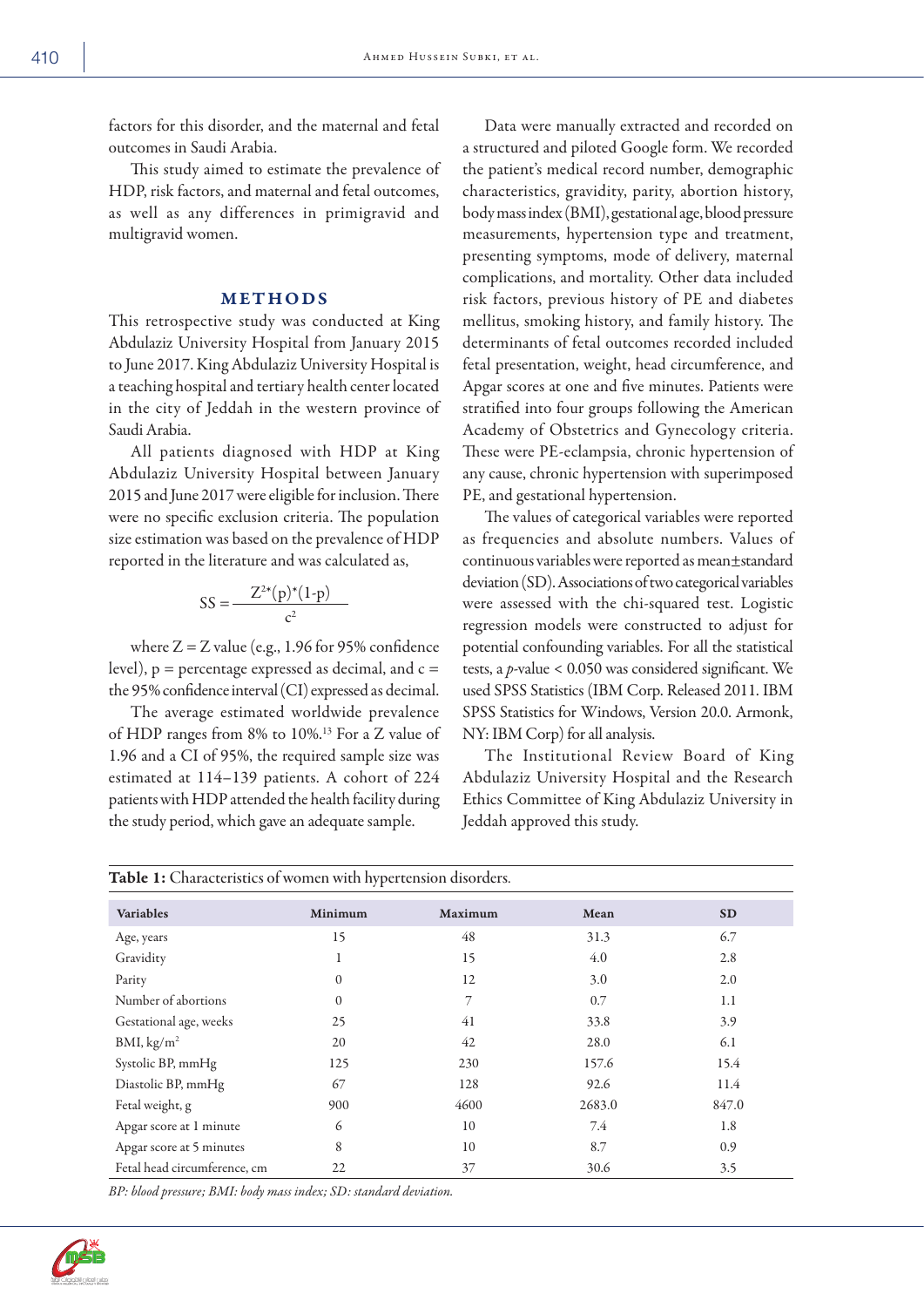| <b>Table 2:</b> Distribution of hypertension disorders of pregnancy according to gravidity. |             |           |           |            |              |            |                 |
|---------------------------------------------------------------------------------------------|-------------|-----------|-----------|------------|--------------|------------|-----------------|
| <b>Type</b>                                                                                 | <b>PE</b>   |           | $G-HPN$   | $C-HPN$    | $PE + C-HPN$ | Total      | <i>p</i> -value |
| Primigravida                                                                                |             |           | 23        |            |              |            | 0.040           |
| Multigravida                                                                                | 70          |           | 43        |            |              | 127        |                 |
| Total                                                                                       | 123 (54.9%) | 18 (8.0%) | 66(29.5%) | $8(3.6\%)$ | $9(4.0\%)$   | 224 (100%) |                 |

*PE: preeclampsia; E: eclampsia; G-HPN: gestational hypertension; C-HPN: chronic hypertension; PE + C-HPN: preeclampsia superimposed on chronic hypertension.*

## RESULTS

Among the 9493 deliveries performed between January 2015 and June 2017, 224 women had HDP giving a prevalence of 2.4% [Table 1]. The mean age of the patients was  $31.3\pm6.7$  years, the average gravidity was 4.0, and the average parity was 3.0. Ninety-seven women (43.3%) were primigravid, and 127 (56.7%) were multigravid. The most prevalent hypertensive disorder was PE (54.9%), 29.5% of women had gestational hypertension, and 8.0% had eclampsia [Table 2]. The prevalence of the subtypes of HDP differed significantly with gravidity, and the mean patient age differed significantly with the type of hypertension disorder. Women with gestational hypertension were older  $(32.1 \pm 5.7 \,\text{years})$  than those with eclampsia (25.8±6.5 years). Personal and family histories of PE were more prevalent in women with PE, gestational hypertension, or diabetes; however, the association was significant only in women with diabetes in pregnancy [Table 3]. The prevalence of obesity and smoking did not differ significantly with the type of hypertension disorder. Maternal outcomes [Table 3] included both a significantly greater occurrence of seizures and more intensive care unit

Table 3: Prevalence of risk factors, symptoms, and fetal and maternal outcomes according to the type of hypertension disorder in pregnant women.

|                                           | <b>PE</b>          | E                | <b>G-HPN</b>     | <b>C-HPN</b>     | $PE + C-HPN$       | $p$ -value  |
|-------------------------------------------|--------------------|------------------|------------------|------------------|--------------------|-------------|
| <b>Risk factors</b>                       |                    |                  |                  |                  |                    |             |
| Age, mean ± SD, years                     | $31.5 \pm 6.9$     | $25.8 + 6.5$     | $32.1 + 5.7$     | $31.1 + 8.5$     | $31.7 \pm 5.5$     | 0.010       |
| BMI, mean $\pm$ SD                        | $27.9 \pm 6.4$     | $26.7 \pm 4.9$   | $28.4 \pm 5.9$   | $29.7 \pm 5.8$   | $27.5 \pm 5.6$     | > 0.050     |
| Personal history of<br>preeclampsia       | 49(53.3)           | 5(5.4)           | 31(33.7)         | 5(5.4)           | 2(2.2)             | > 0.050     |
| Family history of<br>preeclampsia         | 22(47.8)           | 4(8.7)           | 16(34.8)         | 3(6.5)           | 1(2.2)             | > 0.050     |
| Smoking                                   | 13(59.1)           | 1(4.5)           | 5(22.7)          | 2(9.1)           | 1(4.5)             | > 0.050     |
| Associated DM                             | 23(39.0)           | 4(6.8)           | 28(47.5)         | 2(3.4)           | 2(3.4)             | 0.010       |
| <b>Maternal outcomes</b>                  |                    |                  |                  |                  |                    |             |
| Eclamptic seizures                        | 7(46.7)            | 7(46.7)          | 1(6.7)           | 0(0.0)           | 0(0.0)             | ${}< 0.001$ |
| <b>ICU</b> admission                      | 9(45.0)            | 5(25.0)          | 3(15.0)          | 2(10.0)          | 1(5.0)             | 0.016       |
| Mode of delivery C/S                      | 100(56.5)          | 13(7.3)          | 50(28.2)         | 7(4.0)           | 7(4.0)             | > 0.050     |
| Maternal complications                    | 8(38.1)            | 2(9.5)           | 8(38.1)          | 1(4.8)           | 2(9.5)             | > 0.050     |
| Maternal mortality                        | 1(33.3)            | 0(0)             | 1(33.3)          | 1(33.0)          | 0(0.0)             | > 0.050     |
| <b>Fetal outcomes</b>                     |                    |                  |                  |                  |                    |             |
| Gestational age, weeks                    | $33.5 \pm 4$       | $33.2 + 3.4$     | $34.5 \pm 4.1$   | $31.8 \pm 3.5$   | $34.5 + 2.8$       | > 0.050     |
| Fetal weight, mean $\pm$ SD, g            | $2640.0 \pm 844.0$ | $2605.0 + 800.0$ | $2803.0 + 909.0$ | $2537.0 + 578.0$ | $2677.0 \pm 754.0$ | > 0.050     |
| Apgar scores                              |                    |                  |                  |                  |                    |             |
| 1 minute                                  | $\overline{7}$     | $\overline{7}$   | 8                | $\overline{7}$   | 6                  | > 0.050     |
| 5 minutes                                 | 9                  | 9                | 9                | 9                | 8                  | > 0.050     |
| Head circumference,<br>$mean \pm SD$ , cm | $30.3 \pm 3.3$     | $30.3 + 3.4$     | $31.1 + 3.6$     | $29.5 \pm 4.1$   | $30.4 \pm 3.6$     | > 0.050     |

*Data presented as n (%) unless otherwise indicated.*

*PE: preeclampsia; E: eclampsia; G-HPN: gestational hypertension; C-HPN: chronic hypertension; PE + C-HPN: preeclampsia superimposed on chronic hypertension; SD: standard deviation; DM: diabetes mellitus; ICU: intensive care unit; C/S: cesarean section.*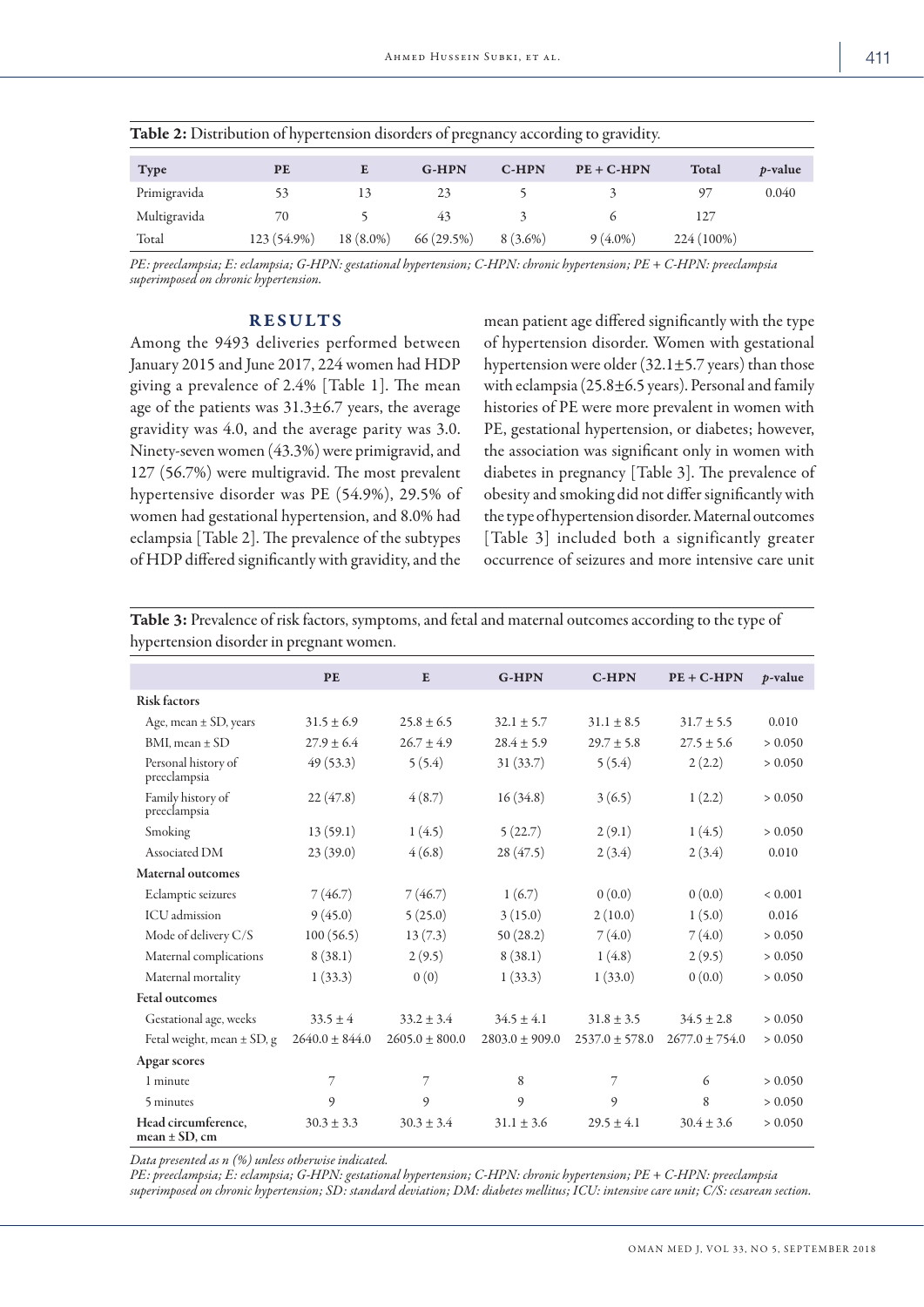|                                | Primigravida<br>$(n = 97)$ | Multigravida<br>$(n = 127)$ | Total<br>$(N = 224)$ | $p$ -value  |
|--------------------------------|----------------------------|-----------------------------|----------------------|-------------|
| <b>Risk factors</b>            |                            |                             |                      |             |
| $BMI$ , mean $\pm$ SD          | $27.6 \pm 6.1$             | $28.4 \pm 6.5$              | $28.04 \pm 6.1$      | > 0.050     |
| Personal history of eclampsia  | 22                         | 70                          | 92(41.1)             | ${}< 0.001$ |
| Family history of eclampsia    | 14                         | 32                          | 46(20.5)             | 0.034       |
| Smoking                        | 10                         | 12                          | 22(9.8)              | 0.502       |
| Associated DM                  | 18                         | 41                          | 59(26.3)             | 0.015       |
| Patient symptoms               |                            |                             |                      |             |
| Asymptomatic                   | 30                         | 46                          | 76                   | > 0.050     |
| Mild hypertension              | $\overline{3}$             | 8                           | 11                   | > 0.050     |
| Severe hypertension            | 6                          | 13                          | 19                   | > 0.050     |
| Oligohydramnios                | 3                          | 11                          | 14                   | > 0.050     |
| Peripheral edema               | 16                         | 12                          | 28                   | > 0.050     |
| Headache                       | 13                         | 26                          | 39                   | > 0.050     |
| Epigastric pain                | 16                         | 25                          | 41                   | > 0.050     |
| Blurring of vision             | 14                         | 23                          | 37                   | > 0.050     |
| Maternal outcomes              |                            |                             |                      |             |
| Eclamptic seizures             | 11                         | $\overline{4}$              | 15(6.7)              | 0.015       |
| ICU admission                  | 9                          | 11                          | 20(8.9)              | > 0.050     |
| Mode of delivery               |                            |                             |                      |             |
| SVD                            | 17                         | 30                          | 47(21.0)             | > 0.050     |
| C/S                            | 80                         | 97                          | 177(79.0)            |             |
| <b>Maternal complications</b>  | 10                         | 11                          | 21(9.4)              | > 0.050     |
| Maternal mortality             | $\overline{2}$             | $\mathbf{1}$                | 3(1.3)               | > 0.050     |
| <b>Fetal outcomes</b>          |                            |                             |                      |             |
| Gestational age in weeks       | $34.2 \pm 3.2$             | $33.5 \pm 4.1$              |                      | > 0.050     |
| Fetal weight, mean $\pm$ SD, g | $2700.0 \pm 800.0$         | $2600.0 \pm 880.0$          |                      | > 0.050     |

Table 4: Prevalence of risk factors, symptoms, and fetal and maternal outcomes in women with hypertension

Head circumference, mean  $\pm$  SD, cm  $31.2 \pm 3.3$   $30.1 \pm 0.0$   $0.043$ *BMI: body mass index; SD: standard deviation; DM: diabetes mellitus; SVD: spontaneous vaginal delivery; C/S: cesarean section; ICU: intensive care unit.*

1 minute 2  $\frac{7}{2}$  9  $\frac{9}{2}$  9  $\frac{1}{2}$  9

(ICU) admissions in women with eclampsia than in those with other types of hypertension disorders. The prevalence of other maternal complications and mortality seen in the hypertension disorder types were not significantly different. Fetal outcomes [Table 4] were not significantly associated with type of hypertension disorder, fetal weight, Apgar score, or head circumference. The analysis of HDP risk factors, maternal, and fetal outcomes in primigravid women and multigravid women found that a personal or family history of eclampsia, and pregnancy-associated diabetes mellitus were significantly more frequent in multigravid women. Eclamptic seizures were significantly more frequent

5 minutes 9 9

and fetal head circumference significantly larger in primigravid women. The frequencies of HDP symptoms in primigravid and multigravid women were not significantly different. Approximately 23.0% of women were treated with methyldopa [Table 5].

## DISCUSSION

Pregnancy-induced hypertension is a frequent cause of maternal and perinatal complications.<sup>14</sup> The prevalence of HDP and the maternal and fetal outcomes of each type of hypertension disorder were estimated in a group of 224 mothers and infants at a tertiary care hospital in Saudi Arabia.



Apgar scores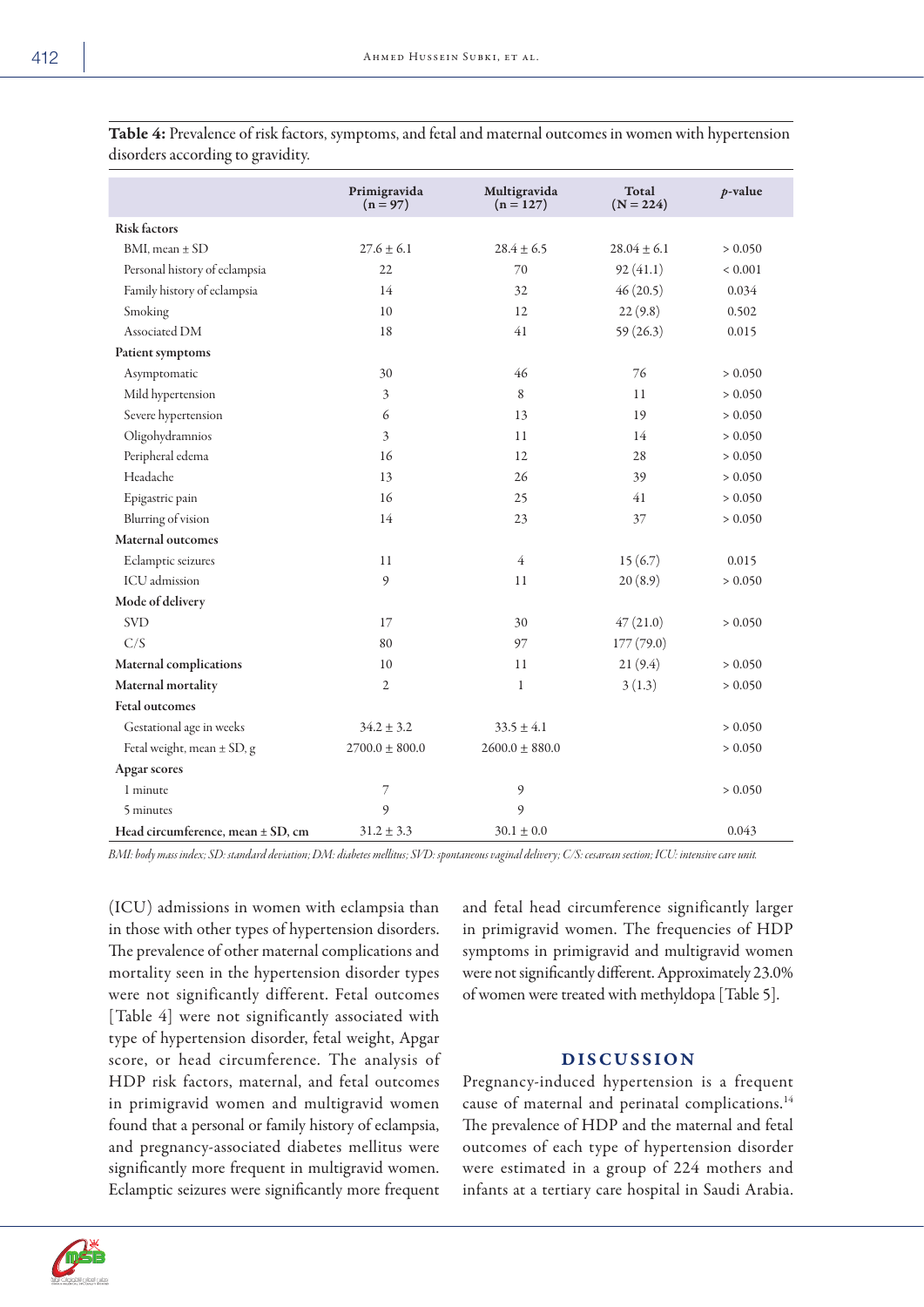| Medication        |            |            |           |             |       |  |
|-------------------|------------|------------|-----------|-------------|-------|--|
|                   | Methyldopa | Nifedipine | Labetalol | Combination | Total |  |
| Primigravida      | 19         |            | 8         | 63          | 97    |  |
| Multigravida      | 32         | 12         | $\sigma$  | 77          | 127   |  |
| Total, $n$ $(\%)$ | 51 (22.8)  | 19(8.5)    | 14(6.3)   | 140 (62.5)  | 224   |  |

Table 5: Type of medication used in pregnant women with hypertension disorders.

Clinicopathological characteristics of primigravid and multigravid women were compared. The overall prevalence of HDP was 2.4%. PE was the most prevalent hypertension disorder (54.9%) followed by gestational hypertension (29.5%), eclampsia (8.0%), PE superimposed on chronic hypertension (4.0%), and chronic hypertension (3.6%). The overall prevalence of HDP was lower than previously reported estimates of 5.2–8.2%. Previous estimates of the prevalence of gestational hypertension and PE are 5.2-8.2%, 1.8-4.4%, and 0.2-9.2%.<sup>10</sup> HDP were more common in multigravid than primigravid women comprising 56.7% of cases. PE was also more prevalent in multigravid than primigravid women (56.9%). This result disagrees with a prospective randomized study done in India that found PE was more common in primigravid women,<sup>14</sup> but in line with another study that showed multigravida and multipara pregnancies were more strongly affected by hypertension than primigravida and primipara pregnancies.15

The majority of the patients were middle-aged women with a mean age of 31.5 years as seen in studies in Turkey<sup>16</sup> and the UAE<sup>17</sup> where advanced maternal age was found to increase HDP risk.18 Previously reported risk factors of HDP include a history of PE, increased maternal BMI before pregnancy, race (black women were at increased risk), multiple gestations, and underlying medical conditions (e.g., renal disease, diabetes mellitus).18 In this study, only age and diabetes mellitus associated with pregnancy differed significantly with the type of hypertension disorder. Women with gestational hypertension were significantly older than women with other hypertensive disorders. A significant association of diabetes mellitus and the occurrence of gestational hypertension has been reported.<sup>19,20</sup>

Obesity increases the risk of both gestational diabetes and gestational hypertension.<sup>21,22</sup> Women who gain weight excessively during pregnancy are likely to be predisposed to PE.23 In this study, the

prevalence of obesity was not associated with the type of hypertension disorder or gravidity. Neither was smoking status associated with HDP subtypes. The association of smoking and PE varies substantially with the timing and intensity of exposure.<sup>24</sup>

In this study, the overall prevalence of maternal complications was 9.4%. Cesarean deliveries were more frequent in patients with HDP<sup>25</sup> and maternal complications. Additionally, in this study, cesarean deliveries were more prevalent in cases of PE or gestational hypertension, but that was not seen with the other HDP subtypes. These findings are consistent with a study conducted in Ethiopia between 2010 and 2013 which enrolled 130 women with HDP.26 Eclamptic seizures and ICU admissions were significantly more frequent in women with PE and eclampsia than in those with other hypertension disorders. Maternal complications were more frequent in multigravid than primigravid women, which was also reported in a comparative study conducted in Turkey.27 The overall prevalence of maternal mortality in this study was 1.3%, and was higher in primigravid than multigravid women; however, the difference was not significant. In this study, overall maternal outcomes were satisfactory and in line with another study, which reported 96% of patients had no maternal complications.16 HDP are known to increase the risk of both early and late complications in the mother and fetus.<sup>15</sup> In this patient cohort, multigravid women and women with chronic hypertension were at increased risk of prematurity compared to other pregnant women, but this was not statistically significant. Prematurity is a common complication of HDP,<sup>28</sup> with an estimated prevalence of preterm delivery 31.6%.<sup>29</sup>

Although the average fetal weight was lower in women with chronic hypertension, the association was not significant. Apgar scores were not associated with the subtypes of HDP or gravidity. Most infants had satisfactory Apgar scores and normal fetal weight. A similar study reported that 59% of infants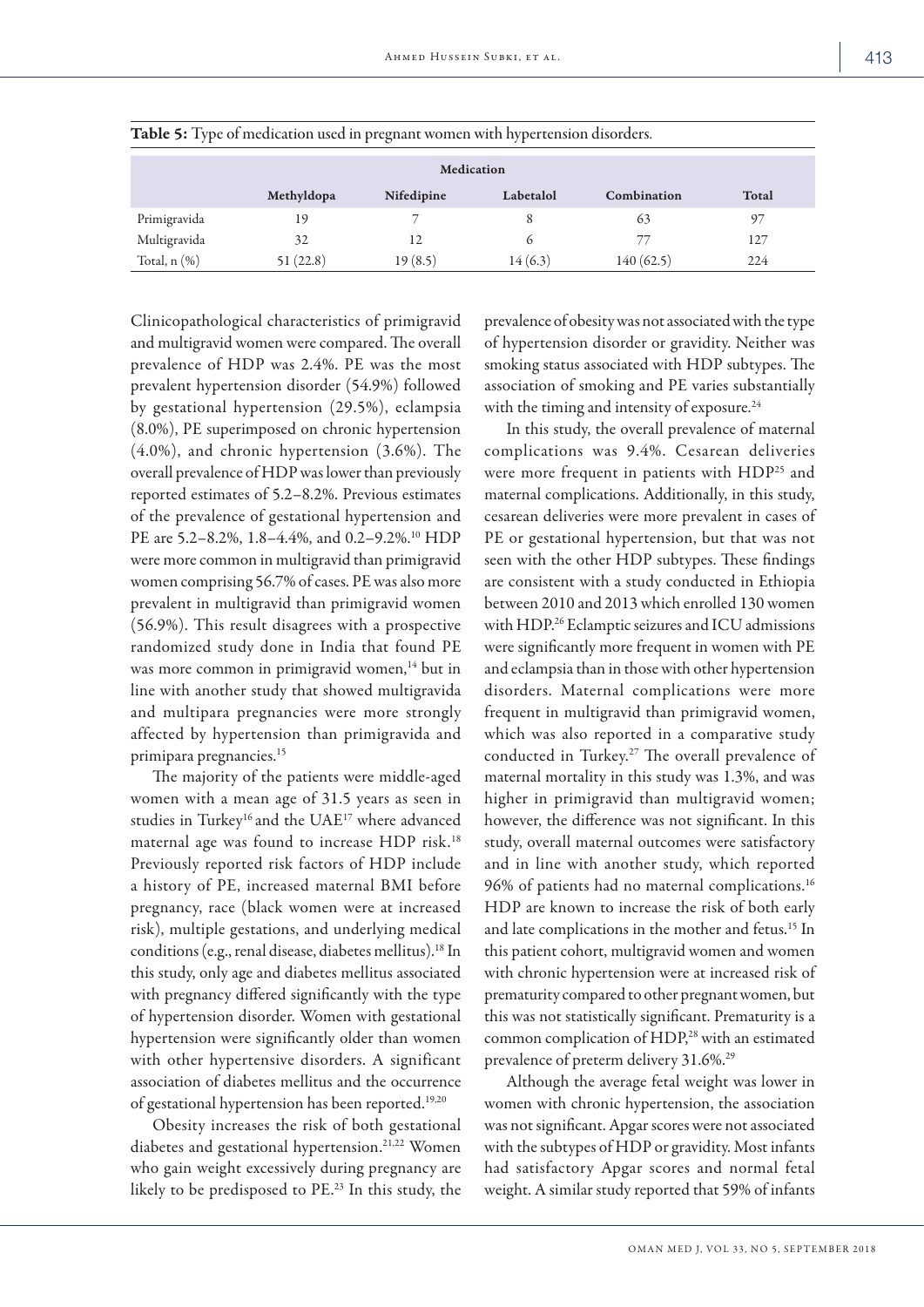born to mothers with HDP had an age-appropriate weight, and 66% had good Apgar scores.<sup>17</sup> The majority of patients with HDP were asymptomatic, which is in line with a previous report that PE is likely to be detected in antenatal clinics in asymptomatic women with hypertension.<sup>30</sup>

The American College of Obstetrics and Gynecology Practice Bulletin recommends methyldopa and labetalol as first-line agents for treating HDP.31 In this study, combination therapy was the most frequent treatment followed by methyldopa, nifedipine, and labetalol.

The study was conducted at a tertiary healthcare center, which provides specialized consultative care. Consequently, the overall prevalence of maternal complications and mortality associated with HDP may have been underestimated and is a limitation of this study. It was also a monocenter study, which means that the results may not be representative of the general Saudi population. The strengths of the study are the inclusion of recent patients for a relatively long period and a sample size similar to previous studies. Few studies of the prevalence, risk factors, and maternal and fetal outcomes of HDP have been conducted in this region. The study addressed a topical issue, considering its impact on the public health of the regional populations, and intended to attract the interest of not only investigators but also health policymakers.

### **CONCLUSION**

The prevalence of HDP at the King Abdulaziz University Hospital, Saudi Arabia, from 2015 to 2017 was relatively low. PE was the most common hypertensive disorder, and the majority of women with the condition were asymptomatic. Maternal and fetal outcomes did not differ with the type of hypertension disorder or between primigravid and multigravid women. The prevalence of maternal complications and mortality were lower than those reported previously. HDP are a threat to the mother and fetus if not diagnosed early. It is important to screen pregnant women for this condition, and if hypertension is present, close and regular monitoring is required.

#### *Disclosure*

The authors declared no conflict of interests. No funding was received for this study.

#### *Acknowledgements*

We thank Dina Saleh Alotaibi and Hassan Ridha Algethami for their assistance in the data collection.

#### references

- 1. Lippincott W & Wilkins. Hypertensive disorders in pregnancy. In: Evans AT, DeFranco E, editors. Manual of Obstetrics. 8th ed. Philadelphia, USA: Wolters Kluver Health; 2014. p. 183-195.
- 2. Lai C, Coulter SA, Woodruff A. Hypertension and Pregnancy. Tex Heart Inst J 2017 Oct; 44(5): 350-351.
- 3. Magee LA, Helewa M, Rey E, Rey E; Hypertension Guideline Committee; Strategic Training Initiative In Research In The Reproductive Health Sciences (Stirrhs) Scholars. Diagnosis, evaluation, and management of the hypertensive disorders of pregnancy. J Obstet Gynaecol Can 2008 Mar;30(3)(Suppl):S1-S2.
- 4. Hutcheon JA, Lisonkova S, Joseph KS. Epidemiology of pre-eclampsia and the other hypertensive disorders of pregnancy. Best Pract Res Clin Obstet Gynaecol 2011  $\text{Aug};25(4):391-403.$
- 5. Daskalopoulou SS, Khan NA, Quinn RR, Ruzicka M, McKay DW, Hackam DG, et al; Canadian Hypertension Education Program. The 2012 Canadian hypertension education program recommendations for the management of hypertension: blood pressure measurement, diagnosis, assessment of risk, and therapy. Can J Cardiol 2012 May;28(3):270-287.
- 6. Hafez SK, Dorgham LS, Sayed SA. Profile of high risk pregnancy among Saudi women in Taif-KSA. World Journal of Medical Sciences 2014;11(1):90-97.
- 7. Lawlor DA, Macdonald-Wallis C, Fraser A, Nelson SM, Hingorani A, Davey Smith G, et al. Cardiovascular biomarkers and vascular function during childhood in the offspring of mothers with hypertensive disorders of pregnancy: findings from the Avon Longitudinal Study of Parents and Children. Eur Heart J 2012 Feb;33(3):335-345.
- Stuart JJ, Bairey Merz CN, Berga SL, Miller VM, Ouyang P, Shufelt CL, et al. Maternal recall of hypertensive disorders in pregnancy: a systematic review. J Womens Health (Larchmt) 2013 Jan;22(1):37-47.
- Payne BA, Hutcheon JA, Ansermino JM, Hall DR, Bhutta ZA, Bhutta SZ, et al; miniPIERS Study Working Group. A risk prediction model for the assessment and triage of women with hypertensive disorders of pregnancy in low-resourced settings: the miniPIERS (Pre-eclampsia Integrated Estimate of RiSk) multi-country prospective cohort study. PLoS Med 2014 Jan;11(1):e1001589.
- 10. Umesawa M, Kobashi G. Epidemiology of hypertensive disorders in pregnancy: prevalence, risk factors, predictors and prognosis. Hypertens Res 2017 Mar;40(3):213-220.
- 11. Bramham K, Parnell B, Nelson-Piercy C, Seed PT, Poston L, Chappell LC. Chronic hypertension and pregnancy outcomes: systematic review and meta-analysis. BMJ 2014 Apr;348:g2301.
- 12. Barbosa IR, Silva WB, Cerqueira GS, Novo NF, Almeida FA, Novo JL. Maternal and fetal outcome in women with hypertensive disorders of pregnancy: the impact of prenatal care. Ther Adv Cardiovasc Dis 2015 Aug;9(4):140-146.
- 13. Ghulmiyyah L, Sibai B. Maternal mortality from preeclampsia/eclampsia. Semin Perinatol 2012 Feb;36(1):56-59.
- 14. Sajith M, Nimbargi V, Modi A, Sumariya R, Pawar A. Incidence of pregnancy induced hypertension and prescription pattern of antihypertensive drugs in pregnancy. Int J Pharma Sci Res 2014;5(4):163-170.
- 15. Saadat M, Nejad SM, Habibi G, Sheikhvatan M. Maternal and neonatal outcomes in women with preeclampsia. Taiwan J Obstet Gynecol 2007 Sep;46(3):255-259.
- 16. Yücesoy G, Ozkan S, Bodur H, Tan T, Calişkan E, Vural B, et al. Maternal and perinatal outcome in pregnancies complicated with hypertensive disorder of pregnancy: a